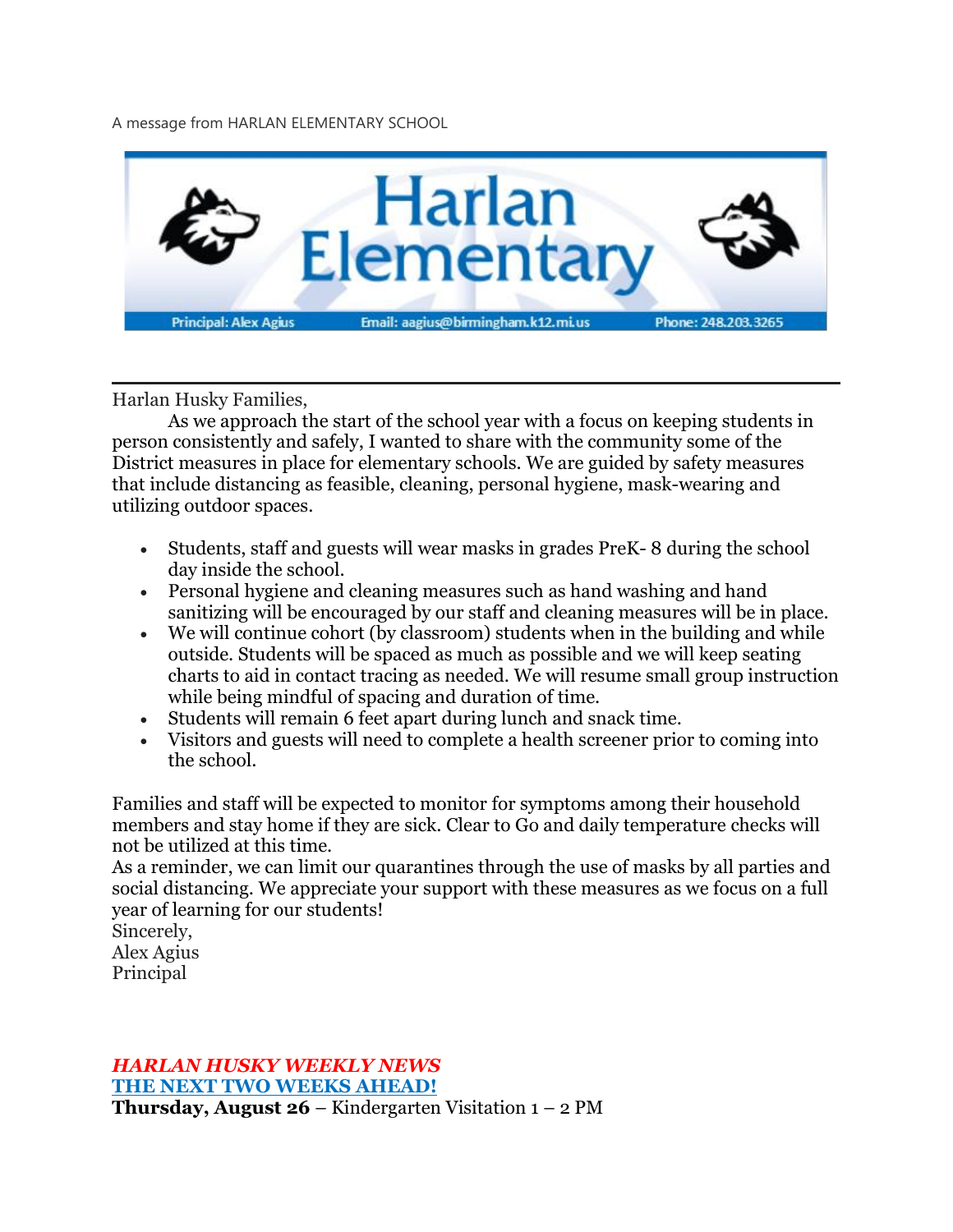**Monday, August 30 (A)** – **First Day of School, Half Day (Dismissal is at 12:05 PM) Tuesday, August 31 (B) –** Kindergarten ½ day (Dismissal is at 12:05 PM) **Wednesday, September 1 (C) –** Kindergarten ½ day (Dismissal is at 12:05 PM); Curriculum Night 6:30 – 8:30 PM **Thursday, September 2 (D) –** Kindergarten ½ day (Dismissal is at 12:05 PM) **Friday, September 3 (A)** – **No School**

### **SUGGESTED SUPPLY LISTS**

Click on this [link](https://www.birmingham.k12.mi.us/domain/2532) for the suggested supply lists for each grade level. Please know that these are suggested supplies and not required. If you are in need of assistance to secure supplies, do not hesitate to reach out to me or your child's teacher.

#### **CLASSROOM PLACEMENTs**

Classroom assignments will be emailed on Monday, August 23rd.

## **CALENDAR**

Harlan will be utilizing ABCD calendar for Unified Arts (i.e. PE, Art, Music, etc). Please click [here](https://drive.google.com/file/d/1Kzf42WPEsEEacL_NQ8YCqWIoQLHi9Afe/view?usp=sharing) for this year's calendar. Your child(ren)'s teacher will be let you know the schedule for their classroom as to what letter day they have a particular Unified Arts class. Also, here is the [link](https://drive.google.com/file/d/1QyZ5k9LSBKkfMKE3hDiSu1Q0IT317uin/view?usp=sharing) to our BPS district calendar for the 2021-22 school year.

#### **DESIGNATED PARKING SPOTS**

This is a friendly reminder to our Harlan families that no one should park in a handicapped parking spot without the proper license plate or placard. In addition, there are two reserved spots that are identified with who is allowed to park there. This is for our Volunteer of the Year and another spot that was purchased at our previous Auction. These spots should remain open at all times day and night since there could be many reasons why they would be used. Even if you think it will be just for a few seconds, it is still not okay to park in any of our designated parking spots.

#### **NOON SUPERVISORS NEEDED**

Harlan is in need of a few good people to be Noon aides. Noon aides are an essential part of every school day. Noon aides support students in the lunchroom and monitor them at recess. The shifts will be 2.5 to 3 hours every full day of school. It is a paid position. If you are interested in helping support our Harlan Huskies to make each day an amazing day or if you have questions about the position, please send an email to Jennifer Szura at *iszura@birmingham.k12.mi.us.* 

# *DISTRICT NEWS*

#### **SCHOOL LUNCHES**

School breakfast and lunches will be free for all students at school. If your family would qualify for free or reduced lunch prior to COVID, please fill out the application. It is still